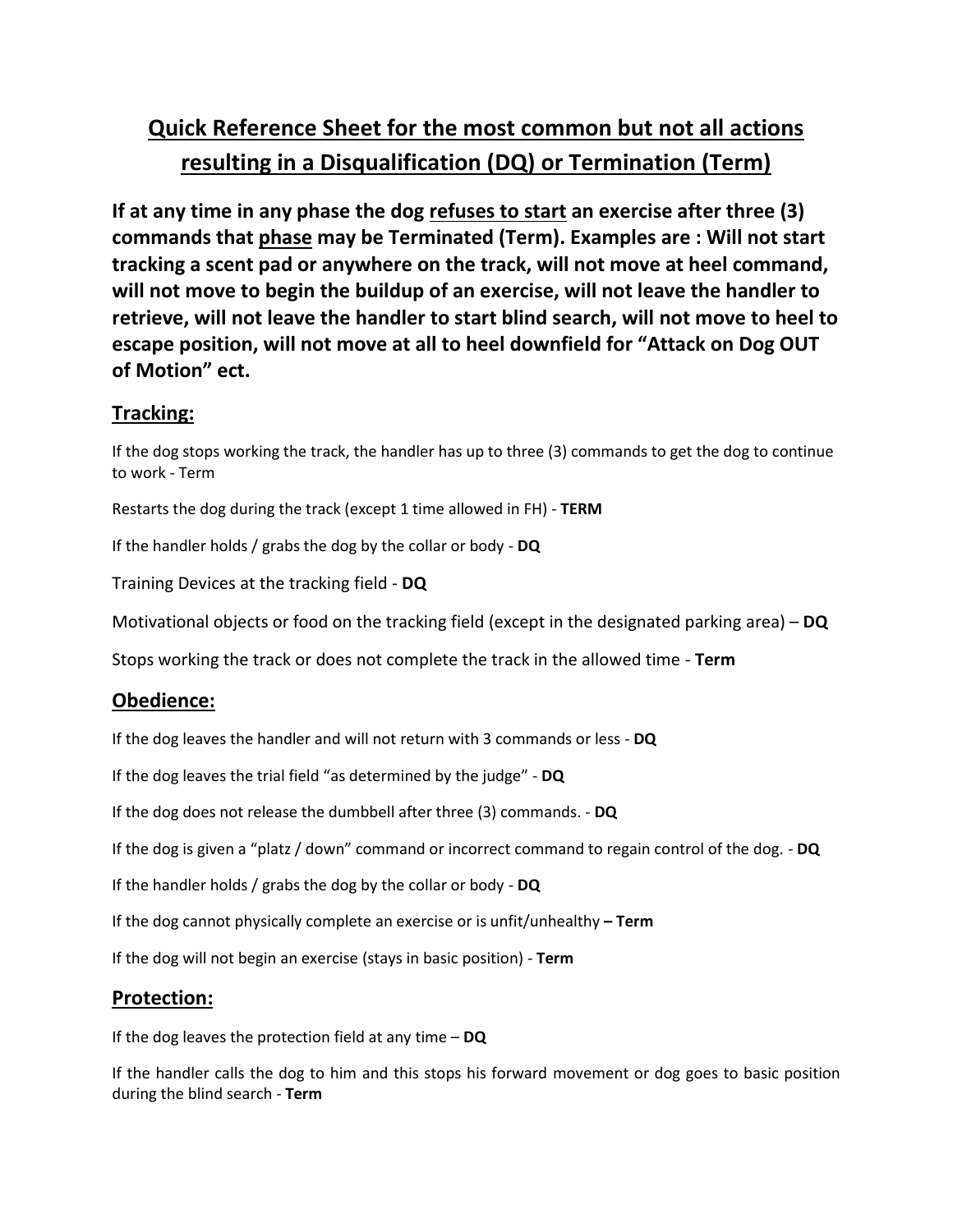If the dog is given a command in order to make the dog stay by the helper - **DQ**

If dog does not release with a maximum of three (3) out commands - **DQ**

If the dog grips any other part of the helper's body other than the protective sleeve – **DQ**

If the handler holds / grabs the dog by the collar or body (except in the Attack on Dog out of Motion" in the watch position (may hold the collar) - **DQ**

If the dog requires more than the allowed number of commands to complete the exercise (i.e. the transports, call out, Outs etc **– Terminated**

In the Blind Search more than three (3) additional commands in total for the exercise will make the exercise Insufficient (M) but as long as the dog is moving and continuing to search the blinds the exercise may continue. If the dog is rerunning the same blinds or running in an out of control type of situation with no attention to the handler and many commands have been used, it is the judges' decision if and when to Terminate the exercise. -**Terminated**

If handler uses the "platz / down" command at any time (other than Escape setup) - **DQ**

If the handler cannot report in or out (transport) to the judge with his / her dog properly in position with 3 or less commands - **DQ**

If the dog makes no attempt / effort to be directed to the first blind and runs directly to the "find blind (6) - **Terminated**

After being sent unsuccessfully a total of three (3) times to the helper, in the live blind - **Terminated**

If the dog leaves the helper, the handler is allowed only one (1) additional command to resend the dog into the blind. If the dog leaves on his own a second time - **Terminated**

If the dog is gripping the sleeve when the handler is at the call out spot, they may only use the "hierfuss" command one (1) time to make the dog release and come to heel - **DQ**

If the dog does not come to basic position after three (3) commands for the call out or in IPO1 if the dog cannot be heeled out of the blind with 3 or less commands - **DQ**

If the dog leaves (breaks) the escape position on its own and only guards the helper (no grip), the handler may call the dog back to reposition it, one time (1) - **DQ**

If the dog leaves (breaks) the escape position on its own and grips anything (e.g., sleeve, helper, etc.) - **DQ**

If the dog fails to catch and engage the helper before the helper has reached the twenty (20) pace distance, or fail to remain on the sleeve in the "Attempted Escape of the Helper" or if the dog fails to engage the Helper in any Defense exercise - **Terminated**

During guarding If the dog leaves the helper by more than 3 meters and/or is not actively guarding the helper **– Terminated**

If the handler gives a command so that the dog stays with the helper - **DQ**